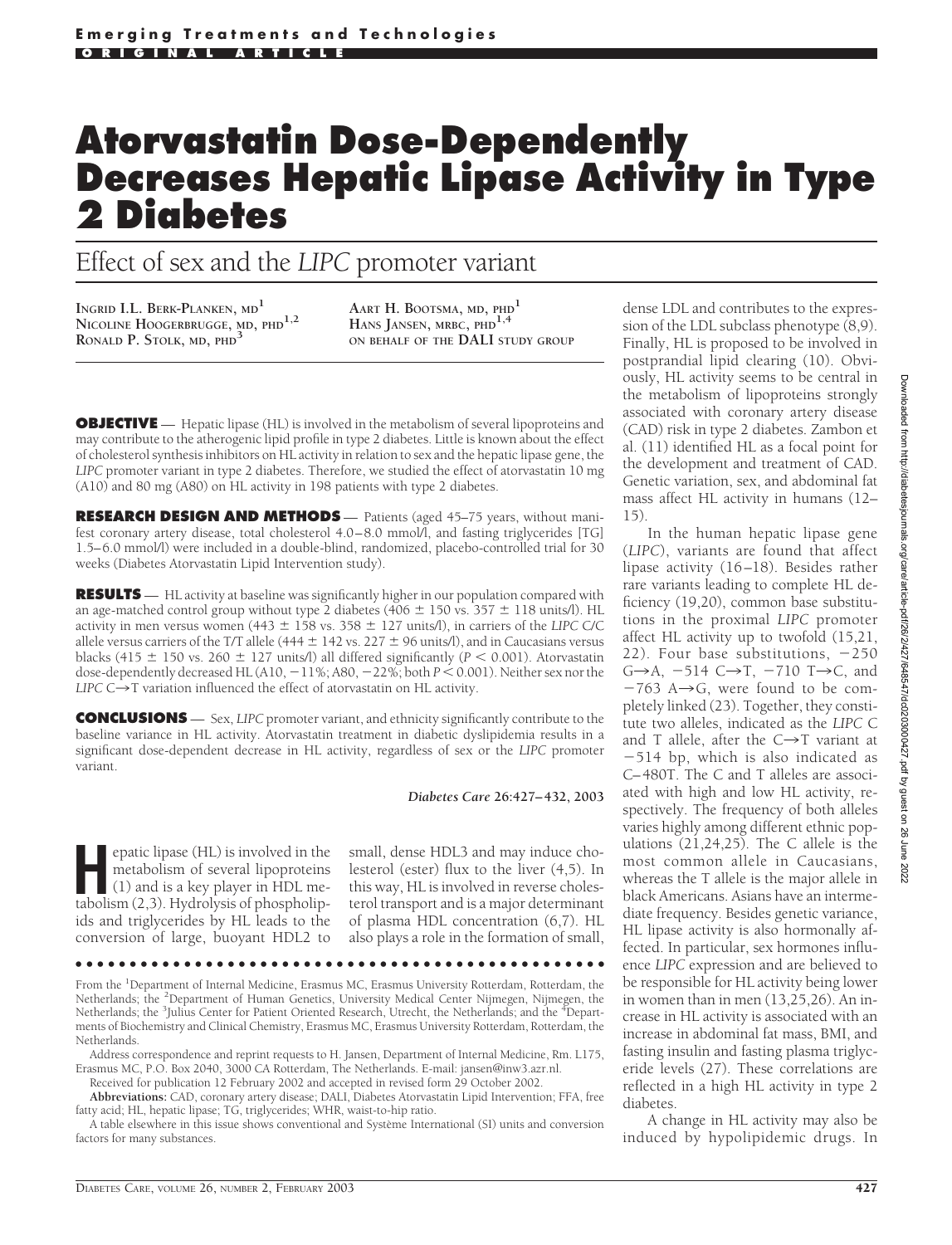males, but not in females, we found a decrease in HL activity during atorvastatin treatment of familial hypercholesterolemia (28). Zambon et al. (29) reported a drop in HL activity in participants of the Familial Atherosclerosis Treatment Study (FATS) during treatment with lovastatincolestipol and niacin-colestipol. Interestingly, in both groups the effect of treatment on HL activity was strongly dependent on the presence of the *LIPC* T allele. HL activity was lowered less in carriers of the T allele compared with noncarriers (30). Thus, sex and genotype of the *LIPC* promoter may determine the efficacy of the statin treatment. Earlier studies (31–34) showed a beneficial effect of 3-hydroxy-3-methylglutaryl-coenzyme A (HMG-CoA) reductase inhibitors on the incidence of cardiovascular events in type 2 diabetes. Also, although atorvastatin, a powerful statin, effectively reduces total cholesterol and triglyceride concentrations, no data describing its effect on HL activity in type 2 diabetes are currently available. Therefore, we conducted a double-blind, placebo-controlled, randomized, 30-week study to evaluate the effect of atorvastatin 10 vs. 80 mg on HL activity in subjects with type 2 diabetes. Sex and the *LIPC*  $C \rightarrow T$  variation as possible modifiers of the atorvastatin treatment effect were considered in this study.

#### **RESEARCH DESIGN AND METHODS**

# Study population

This study is part of the Diabetes Atorvastatin Lipid Intervention (DALI) study. DALI is a randomized, double-blind, placebo-controlled, multicenter study conducted in the Netherlands. The subjects and methods have been described in detail (35).

In short, 217 patients (aged 45 to 75 years, with type 2 diabetes) participating in the DALI study were randomized to placebo, atorvastatin 10 mg (A10), or atorvastatin 80 mg (A80) during 30 weeks, to evaluate the effect on lipid metabolism, endothelial function, coagulation, and inflammatory parameters. The main inclusion criteria were plasma triglycerides between 1.5 and 6.0 mmol/l, total cholesterol between 4.0 and 8.0 mmol/l, and no history of coronary heart disease. Postheparin lipase activity blood samples of 198 DALI patients were available and evaluated in this study.

# Analytical methods

Blood samples were drawn (after 12 h of fasting) at baseline and after 30 weeks, the end of the study. Standard lipid variables (total cholesterol, HDL cholesterol, and triglycerides [TG]), free fatty acids (FFAs), plasma glucose,  $HbA_{1c}$ , and HL activity were measured. Cholesterol and TG were determined by enzymatic colorimetric methods on a Hitachi 911 automatic analyzer (Boehringer Mannheim, Mannheim, Germany). Plasma HDL cholesterol was measured by a direct enzymatic HDL cholesterol method, after precipitation of VLDL and LDL by addition of manganese chloride. LDL cholesterol was estimated by the Friedewald formula (36). Fasting plasma glucose was determined on a Hitachi 917 analyzer using an ultraviolet-hexokinase method (cat. no. 18766899; Boehringer Mannheim).  $HbA_{1c}$  was determined by highperformance liquid chromatography, using the Bio-Rad Variant method (cat. no. 270-0003).

# Postheparin plasma HL activity

HL activity was measured using an immunochemical method as described previously (37) in plasma collected 20 min after contralateral intravenous administration of heparin (50 IU/kg) (Leo Pharmaceutical Products, Weesp, The Netherlands). HL control subjects consisted of 93 male and female volunteers, aged 45 to 75 years, without type 2 diabetes or hypertriglyceridemia.

# DNA analysis

Genotyping of the *LIPC* gene for the  $C\rightarrow T$ variance was carried out by determination of the  $G\rightarrow A$  base substitution at  $-250$  bp (38). Primers for the PCR amplification were 5'-GAT ACT TTG TTA GGG AAG ACT GCC-3' and 5'-GGA TCA CCT CTC AAT GGG TC-3'. Amplification was carried out in a  $25$ - $\mu$ l reaction mixture with an initial denaturation at 95°C for 5 min, followed by 31 cycles of amplification at 95°C for 30 s, annealing at 55°C for 30 s, and extension at 72°C for 60 s, with a final extension at 72°C, using Goldstar *Taq* polymerase (Eurogentec). Fifteen microliters of the PCR mix was digested with the restriction enzyme *Dra*I during 2 h at 37°C, followed by electrophoresis on a 2% agarose gel. The nondigested PCR product had a length of 560 bp. After digestion, the –250G variant yielded two products of 449 and 111 bp. Digestion of

the 250A variant yielded a major product of 335 bp and minor products of 114 and 111 bp. It was shown previously that the –250G variant is 100% linked to the C variant at –514 and the –710T and –763A variants upstream in the *LIPC* promoter (18). These variants collectively form the *LIPC* C allele. The variant sequence containing  $-250$  A,  $-514$  T,  $-710$  C, and 763 G are indicated as *LIPC* T allele.

# Statistical analysis

Analyses were performed by SPSS for Windows (release 9.0). Mean differences between the study groups were analyzed using analysis of covariance (ANCOVA), adjusted for baseline levels of each treatment group and study location. Intervention effects were also further adjusted for additional potential confounders, using ANCOVA. The Student's*t* test was used to test significance between baseline and 30 week follow-up. Continuous variables are presented as mean values with the standard deviation (SD). P values <0.05 were considered statistically significant.

#### **RESULTS**

### Patient characteristics

The baseline characteristics of the 198 patients are shown in Table 1.

There were no significant differences in characteristics between the three groups, except for the duration of diabetes, which was shorter in the placebo than the A80 group ( $P < 0.05$ ). Fasting glucose and  $HbA_{1c}$  at baseline were relatively high, but equal in all groups. Fasting glucose did not change during the study. The A80 group had a slight increase in  $HbA_{1c}$ levels (8.4  $\pm$  1.1% to 8.6  $\pm$  1.3%; *P* < 0.05), whereas in patients using A10 and placebo,  $HbA_{1c}$  levels decreased slightly (both 8.3  $\pm$  1.2% to 8.1  $\pm$  1.2%; *P* < 0.05).

#### Atorvastatin effect on lipids and lipoproteins

At baseline, plasma lipids and lipoproteins were similar in all three groups (Table 1). As described before (35), administration of A10 and A80 resulted in significant reductions (25% and 35%, respectively) of plasma TG levels (both *P*  $<$ 0.001) and significant, dose-dependent reductions of total cholesterol (30% and 40%, respectively; both  $P < 0.001$ ) and LDL (41% and 52%, respectively; both  $P < 0.001$ ). HDL cholesterol levels signif-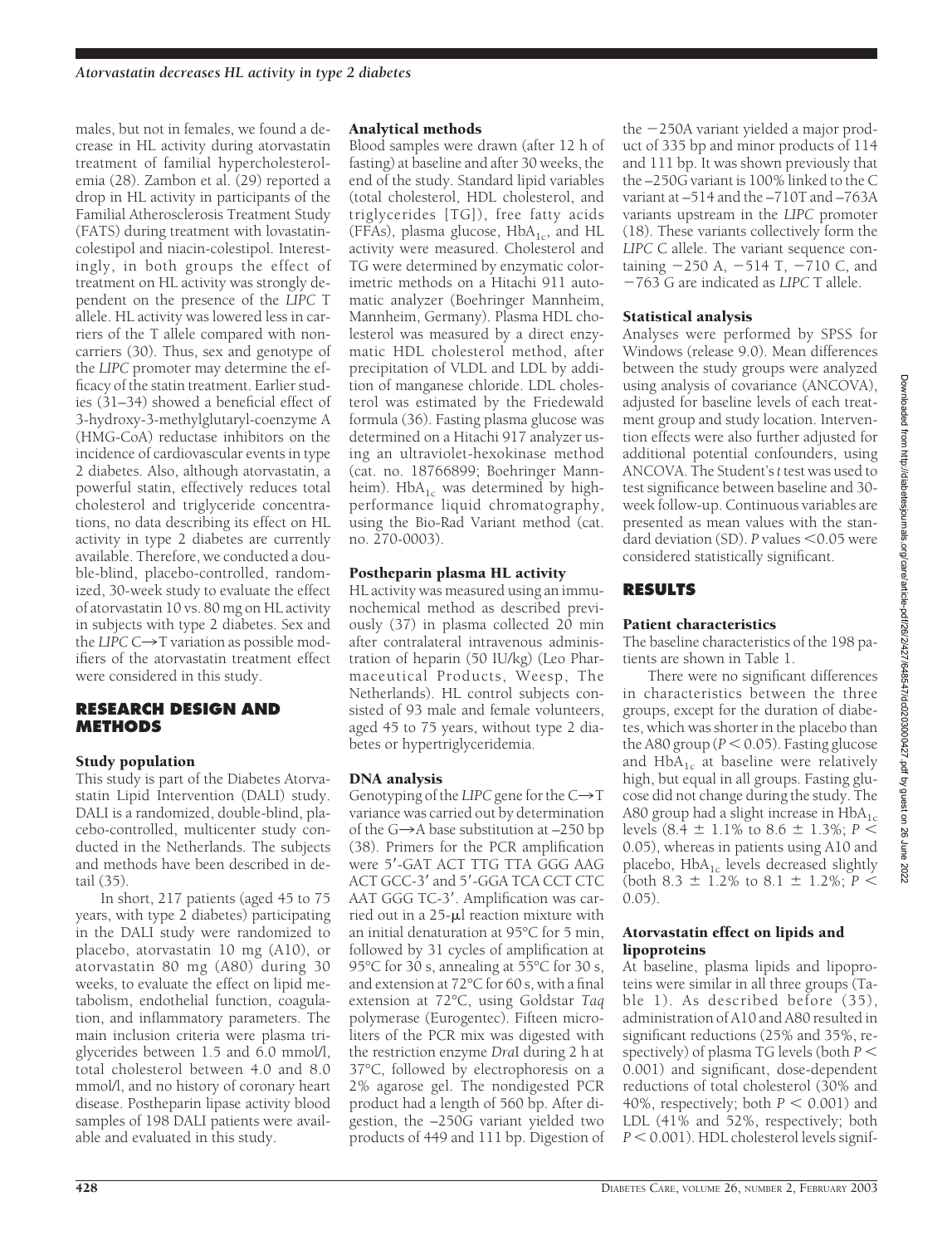|                            |                | Atorvastatin     |                  |
|----------------------------|----------------|------------------|------------------|
|                            | Placebo        | 10 <sub>mg</sub> | 80 mg            |
| $\boldsymbol{n}$           | 65             | 67               | 66               |
| Male sex (%)               | 48             | 62               | 54               |
| Age (years)                | $58.5 \pm 7.3$ | $59.4 \pm 7.6$   | $60.5 \pm 7.8$   |
| Diabetes duration (years)  | $9.5 \pm 6.1$  | $12.2 \pm 7.7$   | $13.2 \pm 8.5^*$ |
| Diabetes treatment (%)     |                |                  |                  |
| Diet                       | 3.1            | 1.5              | $\mathcal{O}$    |
| Tablets                    | 40.6           | 50.0             | 43.9             |
| Insulin                    | 31.3           | 27.3             | 27.3             |
| Combination                | 25.0           | 21.2             | 28.8             |
| BMI (kg/m <sup>2</sup> )   | $31.9 \pm 6.1$ | $30.1 \pm 3.8$   | $30.6 \pm 4.5$   |
| <b>WHR</b>                 | $0.99 \pm 0.1$ | $1.00 \pm 0.1$   | $1.00 \pm 0.1$   |
| Hypertension $(\%)$        | 48             | 49               | 62               |
| Current smoking (%)        | 58             | 66               | 70               |
| Fasting glucose (mmol/l)   | $10.5 \pm 3.6$ | $10.4 \pm 3.0$   | $10.6 \pm 3.0$   |
| $HbA_{1c}$ (%)             | $8.3 \pm 1.2$  | $8.3 \pm 1.2$    | $8.4 \pm 1.1$    |
| Total cholesterol (mmol/l) | $6.1 \pm 0.9$  | $5.9 \pm 0.8$    | $6.0 \pm 1.0$    |
| LDL cholesterol (mmol/l)   | $3.7 \pm 0.9$  | $3.6 \pm 0.8$    | $3.7 \pm 0.9$    |
| HDL cholesterol (mmol/l)   | $1.05 \pm 0.2$ | $1.06 \pm 0.3$   | $1.04 \pm 0.2$   |
| Triglycerides (mmol/l)     | $2.64 \pm 0.9$ | $2.50 \pm 0.9$   | $2.82 \pm 1.1$   |

Continuous data are means  $\pm$  SD.  $^{*}P$  < 0.05 between atorvastatin 80 mg and placebo group.

icantly increased, independent of dose, during atorvastatin treatment by 5–6%  $(P < 0.01)$ .

#### HL activity in type 2 diabetes

Baseline HL in the DALI population was significantly higher than in age-matched, nondiabetic control subjects without hypertriglyceridemia (406  $\pm$  150 units/l,  $n = 198$ , vs. 357  $\pm$  118 units/l,  $n = 93$ ;  $P < 0.001$ ). This was due to a significant increase in HL activity in the male patients compared with the male control subjects  $(443 \pm 158 \text{ vs. } 397 \pm 125 \text{ units/}!)$ ;  $P <$ 0.001). Female DALI patients had a comparable HL activity compared with female control subjects (358  $\pm$  127 vs. 328  $\pm$ 105 units/l). Sex, *LIPC* genotype, ethnicity, and BMI were all significant and independent predictors of HL activity, demonstrated by stepwise linear regression. The *LIPC* genotype contributed 13%, sex 8%, ethnicity 4%, and BMI 3% to the variance in HL activity (adjusted *R*<sup>2</sup> of the model  $= 0.28, P < 0.0001$ ).

#### Atorvastatin effect on postheparin lipase activity

Mean HL activity at baseline was comparable between the three study groups. In the placebo group, there was no significant reduction in HL activity at the end of

#### **Table 2—***Hepatic lipase activity (units/l) after 30 weeks of treatment*

|                 |     | Placebo       | Atorvastatin               |                 |
|-----------------|-----|---------------|----------------------------|-----------------|
| Patients        | n   |               | $10 \text{ mg}$            | $80 \text{ mg}$ |
| All             | 198 |               |                            |                 |
| <b>Baseline</b> |     | $406 \pm 156$ | $402 \pm 152$              | $410 \pm 138$   |
| 30 weeks        |     | $382 \pm 146$ | $361 \pm 149$ <sup>*</sup> | $313 \pm 112*$  |
| Males           | 107 |               |                            |                 |
| <b>Baseline</b> |     | $449 \pm 138$ | $429 \pm 154$              | $451 \pm 143$   |
| 30 weeks        |     | $425 \pm 128$ | $390 \pm 150*$             | $343 \pm 98*$   |
| Females         | 71  |               |                            |                 |
| Baseline        |     | $358 \pm 131$ | $360 \pm 155$              | $356 \pm 109$   |
| 30 weeks        |     | $343 \pm 125$ | $318 \pm 138*$             | $278 \pm 120*$  |

Continuous data are means  $\pm$  SD.  $*P$  < 0.001, significantly different from baseline in each treatment group.

the study. HL activity decreased in the A10 group by  $11\%$  ( $P < 0.001$ ) and in the A80 group by 22% ( $P < 0.001$ ) (Table 2). The additional reduction in HL activity by A80 compared to A10 was highly signifi- $\text{cant} (P < 0.005).$ 

#### Atorvastatin effect on postheparin lipase activity in men and women

Because HL activity in the DALI participants was significantly higher in men than in women (443  $\pm$  158 units/l,  $n = 107$ ,  $\text{vs. } 358 \pm 127 \text{ units/}1, n = 91; P < 0.001$ ), we analyzed men and women separately. The effect on HL activity by atorvastatin was not influenced by sex differences. Treatment with atorvastatin 10 or 80 mg reduced HL activity similarly, 11 and 22%, in both men and women (Table 2).

Atorvastatin effect on hepatic lipase activity in the *LIPC* promoter variant The  $C\rightarrow T$  variance in the *LIPC* promoter is a strong, significant predictor of HL activity; therefore we analyzed carriers and noncarriers of the T allele separately.

In the DALI study population, 55.0% of the patients were homozygous for the *LIPC* C allele, 37.4% were heterozygous for the T allele, and 7.6% were homozygous for the T allele, leading to a T allele frequency of 0.262. At baseline, the presence of the T variant significantly affected HL activity (Table 3). In heterozygous carriers of the T allele, HL activity was 19% lower, and in homozygous carriers of the T allele, 49% lower, than in C allele homozygotes  $(P < 0.0001)$ .

The T allele lowered the baseline HL activity in men and women. Male heterozygous and homozygous T allele carriers, respectively, had 20% and 57% lower HL lipase activity than C homozygotes. Women had 16% and 37%, respectively, lower lipase activity (Table 3). In men and women, the frequency of the T allele was comparable, 0.252 vs. 0.278.

Homozygous carriers of the C allele and heterozygous carriers of the T allele showed similar percentage reductions in HL activity after atorvastatin treatment (Table 4). In both groups, A10 resulted in a 10–12% decrease and A80 in a 21–22% decrease in HL activity  $(P < 0.001$  vs. placebo; dose-dependent,  $P < 0.005$ ). Four of the 15 T/T homozygotes were assigned to the A10 treatment group, 3 to the A80 group, and 8 placebo. After atorvastatin treatment, HL activities were available in only five patients. A10 treat-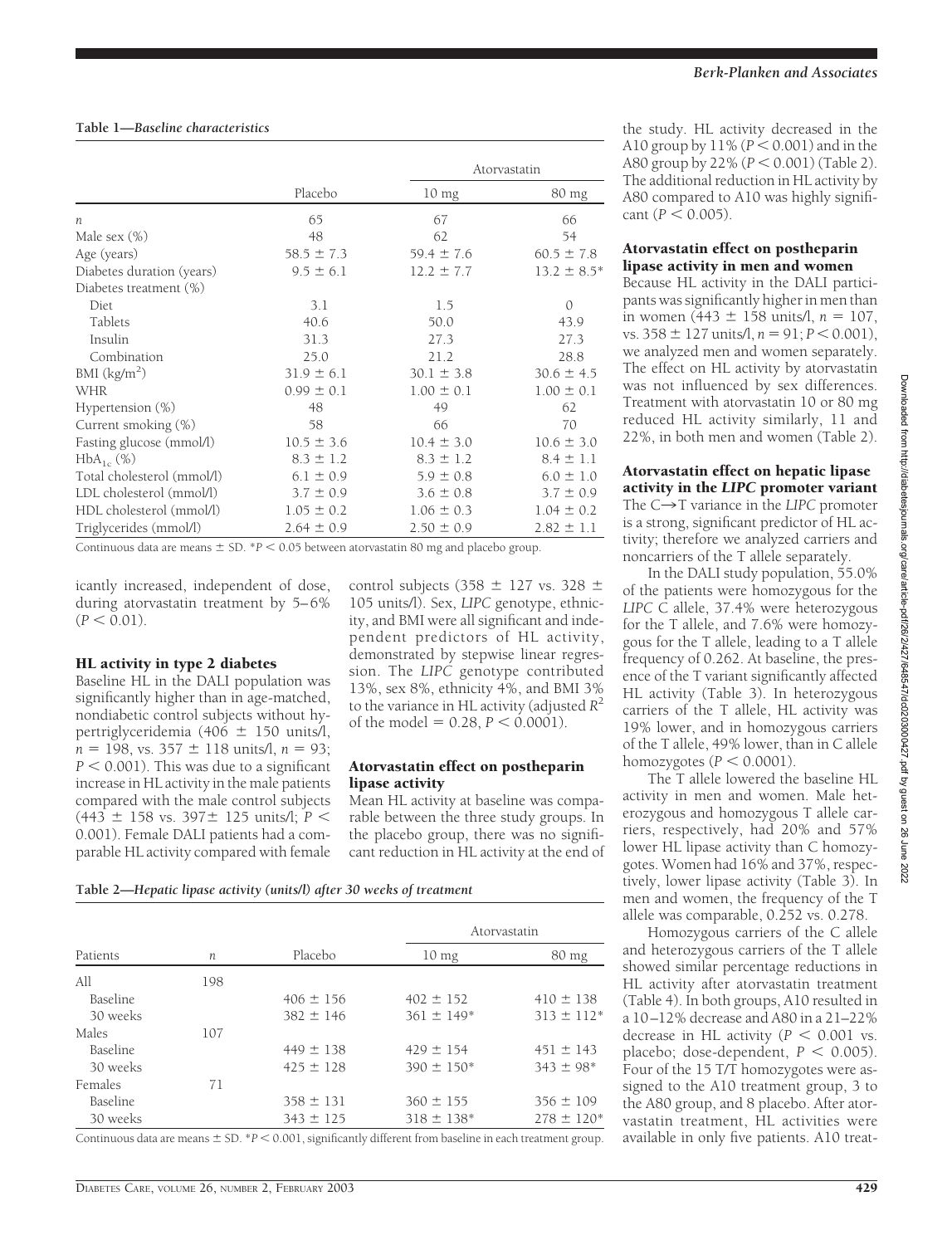|  | Table 3—Effect of the LIPC $C \rightarrow T$ variance on HL activity (units/l) at baseline |  |  |
|--|--------------------------------------------------------------------------------------------|--|--|
|  |                                                                                            |  |  |

|             | Total           | Males           | Females         |
|-------------|-----------------|-----------------|-----------------|
| CC genotype | $444 \pm 142$   | $489 \pm 131$   | $385 \pm 137$   |
| n           | 109             | 61              | 48              |
| CT genotype | $358 \pm 135$ † | $390 \pm 158$ † | $324 \pm 95$ †† |
| n           | 74              | 38              | 36              |
| TT genotype | $227 \pm 96$ †  | $212 \pm 56$ †  | $244 \pm 131$ † |
| п           | 15              | 8               |                 |

Data are means  $\pm$  SD. \**P* < 0.001 vs. males;  $\uparrow$ *P* < 0.001 vs noncarriers;  $\uparrow$ *P* = 0.03 vs. males.

ment lowered HL activity in two cases (249 to 216 units/l,  $-15\%$ ; 349 to 259 units/l, 25%). In one case, A10 did not reduce HL activity (319 to 349 units/l, 9% increase). In both subjects assigned to A80, HL activity was lowered (248 to 218 units/l,  $-12\%$ ; 266 to 200 units/l, 25%). A10 lowered HL activity to a similar degree in male and female C/C and C/T carriers (10–13%). A80 resulted in a further reduction of 16% in the female C/C homozygotes and 31% in the female C/T heterozygotes. In men, the additional decrease was 27 and 19%, respectively, not significantly different from the values in women.

#### Ethnic differences, *LIPC* polymorphism, and HL activity

It has been reported that the prevalence of *LIPC* C and T alleles strongly varies among subjects with different ethnic heritage, thereby affecting HL activity. Thus, we studied the influence of ethnic heterogeneity in our study population. Mean HL activity at baseline was significantly lower among Asian (*n* = 10), Mediterranean  $(n = 9)$ , and black  $(n = 11)$  patients compared with Caucasians ( $n = 168$ ), respectively (350  $\pm$  95, 269  $\pm$  124, and  $260 \pm 127$  units/l vs.  $415 \pm 150$  units/l; P < 0.01). The T allele frequency was very high in black (0.590) and Asian (0.400) patients. Caucasians and Mediterranean patients had T allele frequencies of 0.235 and 0.222, respectively. At baseline, HL activity was strongly influenced by the *LIPC* gene variance in all ethnic groups. HL activity was significantly higher in CC homozygotes than in CT heterozygotes or TT homozygotes. To study a possible effect of ethnic background, Caucasians were separately analyzed for the effect of atorvastatin in relation with the *LIPC* genotype. Atorvastatin had an effect in Caucasians similar to that of the whole study population (data not shown). The other

groups were not analyzed separately, because of the small numbers.

**CONCLUSIONS** — This prospective, randomized study demonstrated a dose-dependent decrease in HL activity by atorvastatin in type 2 diabetes patients. HL activity decreased 11 and 22% after treatment with atorvastatin 10 and 80 mg,  $respectively (P < 0.001)$ . In type 2 diabetes, HL is considered an important factor in the development of the atherogenic lipid profile. Our study results are the first published effects in type 2 diabetes of low- versus high-dose statin influencing HL activity. Sex and the *LIPC* C>T polymorphism both influence HL activity. Men have a higher HL activity than women because of a number of endogenous factors, such as central adiposity and sex steroid hormones (14,15,26,39,40). Recently, Carr et al. (41) also demonstrated that intra-abdominal fat is a major component of the sex difference in HL activity. In our diabetic study population as well, men exhibited higher HL activity than women. Whereas the male patients tended to have a higher HL activity compared with control subjects without diabetes, in the female patients HL activity

was similar to control values. Baseline HL activity correlated significantly with waist-to-hip ratio (WHR)  $(R = 0.20, P =$ 0.004). Men had a higher WHR compared with women  $(P < 0.001)$ , and the increased HL activity in the men may be partially explained by this increased WHR. Atorvastatin treatment abolished the correlation between HL activity and WHR. In preliminary results, we found that fatty acids may stimulate *LIPC* expression in HepG2 cells and that this effect is abolished by atorvastatin (27). Our present results are in line with these observations and suggest that increased HL activity in our male patients may be due to stimulation of HL expression by increased supply of fatty acids derived from a higher abdominal fat mass as reflected in the high WHR. By interfering with the stimulation of HL by FFAs, atorvastatin may then lower HL activity with the consequent loss of the association between HL activity and WHR. Besides sex, genetic variation of the *LIPC* promoter strongly affected HL activity at baseline and contributed 13% to the variance in HL activity. In the whole study population, *LIPC* T/T homozygotes had a 50% lower HL activity than the C/C homozygotes. Atorvastatin lowered HL activity in all subjects independent of sex and genotype. Zambon et al. (30) found an attenuating effect of the T allele on HL lowering by hypolipidemic drug treatment in hyperlipidemic patients. In the present study, the already low dose of statin decreased HL activity in all genotypes similarly. It is possible that atorvastatin has a higher intrinsic capacity to lower HL than other hypolipidemic drugs. Alternatively, HL activity in type 2 diabetes may be affected in a different way than in patients without

Table 4—*LIPC*  $C \rightarrow T$  variance and HL activity (units/l) after 30 weeks of treatment

| Genotype        |     | Placebo       | Atorvastatin               |                            |
|-----------------|-----|---------------|----------------------------|----------------------------|
|                 | n   |               | $10 \text{ mg}$            | $80 \text{ mg}$            |
| CC genotype     | 109 |               |                            |                            |
| Baseline        |     | $437 \pm 124$ | $448 \pm 140$              | $447 \pm 129$              |
| 30 weeks        |     | $441 \pm 139$ | $402 \pm 156*$             | $348 \pm 98$ <sup>*</sup>  |
| CT genotype     | 74  |               |                            |                            |
| <b>Baseline</b> |     | $352 \pm 144$ | $357 \pm 121$              | $366 \pm 157$              |
| 30 weeks        |     | $349 \pm 137$ | $319 \pm 128$ <sup>*</sup> | $280 \pm 128$ <sup>*</sup> |
| TT genotype     | 15  |               |                            |                            |
| Baseline        |     | $224 \pm 76$  | $306 \pm 104$              | $257 \pm 76$               |
| 30 weeks        |     | $236 \pm 137$ | $273 \pm 34$               | $209 \pm 45$               |

Data are means  $\pm$  SD.  $^{*}P$   $<$  0.001, significantly different from baseline in each treatment group.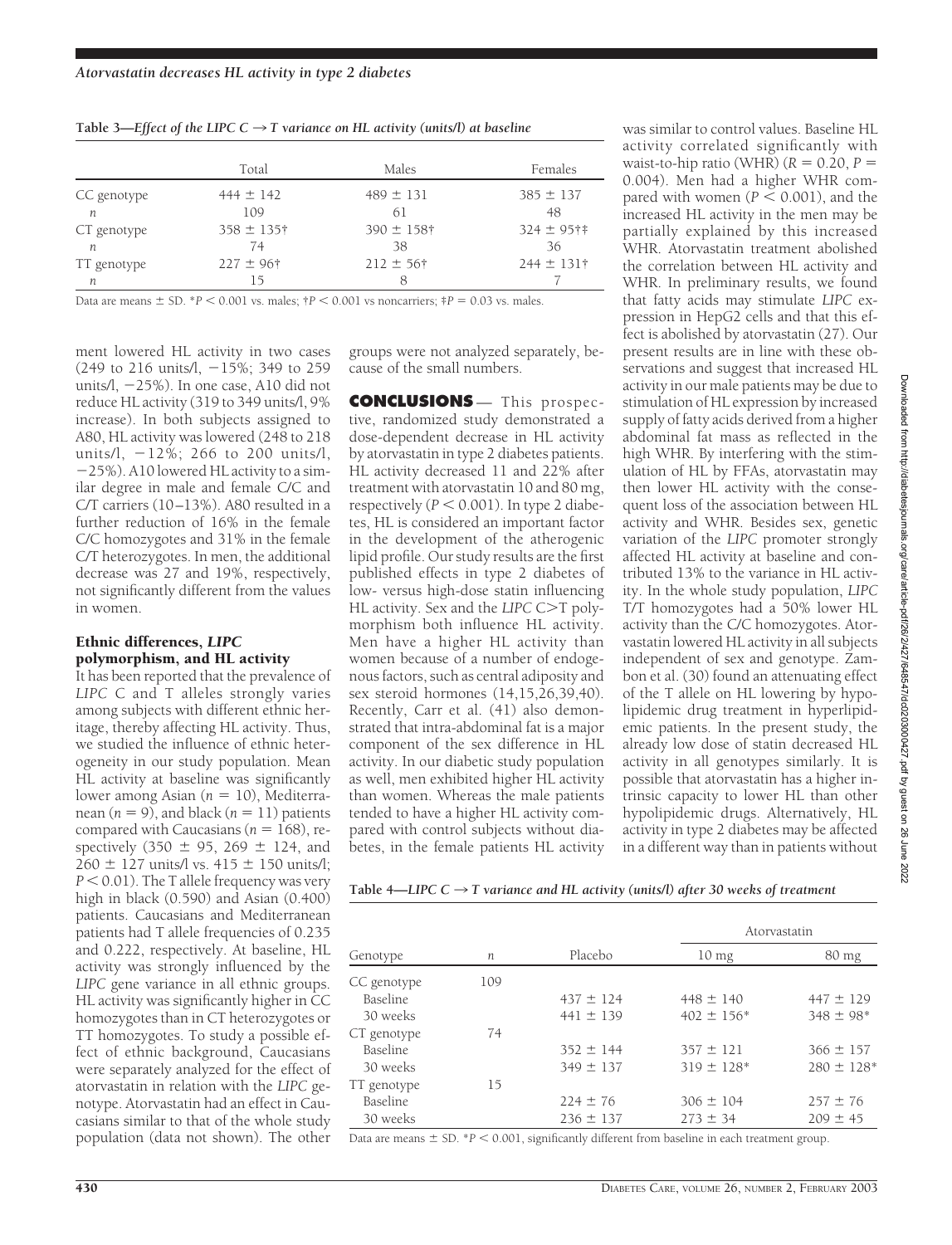diabetes. HL activity also varies among different ethnic groups. Our results showed that the allele frequency for the *LIPC* T allele in black patients was much higher than in Caucasian patients, consistent with earlier studies (21). This higher prevalence of the T allele in black patients completely accounted for the lowered HL activity at baseline compared with Caucasian patients (260 vs. 415 units/l). However, Nie et al. (24) stated that 97% of African Americans have at least one HL allele that is associated with low HL activity. The effect of ethnic background on the frequency of the T allele underscores the importance of this factor, when *LIPC* allele frequency between groups, with or without diabetes, is compared. The T allele frequency in our Caucasian subjects was 0.235. Jansen et al. (16) reported a frequency of 0.189 in a healthy, nondiabetic, Caucasian population. Without correction for ethnicity, T allele frequency in the patients with type 2 diabetes appeared to be higher than in Caucasians without diabetes (0.262 vs. 0.189).

The clinical significance of our findings needs further investigation. HL seems to be involved in the metabolism of almost all lipoprotein classes. Among other things, it may modulate LDL and HDL metabolism and postprandial lipid clearing. How and to what extent HL lowering by atorvastatin in type 2 diabetes affects these processes, and thereby CAD risk, is presently unknown.

In conclusion, sex, *LIPC* promoter variant, and ethnicity greatly contribute to the baseline variance in HL activity in type 2 diabetes. This should be taken into account in studies evaluating the effect of lipid-lowering therapy on HL expression. Atorvastatin treatment results in a dosedependent decrease in HL activity, regardless of sex or the *LIPC* promoter variant.

**Acknowledgments**— The DALI study was supported by a grant from Pfizer, The Netherlands.

# **APPENDIX**

The DALI study group (in alphabetical order): Erasmus Medical Center Rotterdam, Department of Internal Medicine (I.I.L. Berk-Planken, N. Hoogerbrugge, H. Jansen), Department of Biochemistry and Clinical Chemistry (H. Jansen); Gaubius Laboratory TNO-PG Leiden (H.M.G.

Princen); Leiden University Medical Center (M.V. Huisman, M.A. van de Ree); University Medical Center Utrecht, Julius Center for General Practice and Patient Oriented Research (R.P. Stolk, F.V. van Venrooij); University Center Utrecht, Division of Internal Medicine (J.D. Banga, G. Dallinga-Thie, F.V. van Venrooij).

#### **References**

- 1. Santamarina-Fojo S, Haudenschild C, Amar M: The role of hepatic lipase in lipoprotein metabolism and atherosclerosis. *Curr Opin Lipidol* 9:211–219, 1989
- 2. Jansen H, Hülsmann WC: Heparin-releasable (liver) lipase(s) may play a role in the uptake of cholesterol by steroid-secreting tissues. *Trends Biochem Sci* 5:265– 268, 1980
- 3. Kadowaki H, Patton GM, Robins SJ: Metabolism of high density lipoprotein lipids by the rat liver: evidence for participation of hepatic lipase in the uptake of cholesteryl esters. *J Lipid Res* 33:1689–1698, 1992
- 4. Applebaum-Bowden D, Haffner SM, Wahl PW, Hoover JJ, Warnick GR, Albers JJ, Hazzard WR: Postheparin plasma triglyceride lipases: relationships with very low density lipoprotein triglyceride and high density lipoprotein2 cholesterol. *Arteriosclerosis* 5:273–282, 1985
- 5. Kuusi T, Saarinen P, Nikkila EA: Evidence for the role of hepatic endothelial lipase in the metabolism of plasma high density lipoprotein2inman.*Atherosclerosis*36:589– 593, 1980
- 6. Jackson RL, Yates MT, McNerney CA, Kashyap ML: Relationship between postheparin plasma lipases, triglycerides and high density lipoproteins in normal subjects. *Hormone Metab Res* 22:289–294, 1990
- 7. Cohen JC, Vega GL, Grundy SM: Hepatic lipase: new insights from genetic and metabolic studies. *Curr Opin Lipidol* 10:259– 267, 1999
- 8. Zambon A, Austin MA, Brown BG, Hokanson JE, Brunzell JD: Effect of hepatic lipase on LDL in normal men and those with coronary artery disease. *Arterioscler Thromb* 13:147–153, 1993
- 9. Zambon A, Deeb SS, Bensadoun A, Foster KE, Brunzell JD: In vivo evidence of a role for hepatic lipase in human apoB-containing lipoprotein metabolism, independent of its lipolytic activity. *J Lipid Res* 41: 2094–2099, 2000
- 10. Hegele RA, Little JA, Vezina C, Maquire GF, Tu L, Wolever TS, Jenkins DJA, Connelly PW: Hepatic lipase deficiency: clinical, biochemical, and molecular genetic characteristics. *Arterioscler Thromb* 13: 720–728, 1993
- 11. Zambon A, Brown BG, Deeb SS, Brunzell JD: Hepatic lipase as a focal point for the development and treatment of coronary artery disease. *J Invest Med* 49:112–118, 2001
- 12. Kuusi T, Kesaniemi YA, Vuoristo M, Miettinen TA, Koskenvuo M: Inheritance of high density lipoprotein and lipoprotein lipase and hepatic lipase activity. *Arteriosclerosis* 7:421–425, 1987
- 13. Tikkanen MJ, Nikkila EA: Regulation of hepatic lipase and serum lipoproteins by sex steroids. *Am Heart J* 113:562–567, 1987
- 14. Baynes C, Henderson AD, Anyaoku V, Richmond W, Hughes CL, Johnston DG, Elkeles RS: The role of insulin sensitivity and hepatic lipase in the dyslipidaemia of type 2 diabetes. *Diabet Med* 8:560–566, 1991
- 15. Nie L, Wang J, Clark LT, Tang A, Vega GL, Grundy SM, Cohen JC: Body mass index (BMI) and hepatic lipase gene (LIPC) polymorphism jointly influence postheparin plasma hepatic lipase activity. *J Lipid Res* 39:1127–1130, 1998
- 16. Jansen H, Verhoeven AJM, Weeks L, Kastelein JJP, Halley DJ, van de Ouweland A, Jukema JW, Seidell JC, Birkenhager JC: Common C to T substitution at position –480 of the hepatic lipase promotor is associated with a lowered hepatic lipase activity in coronary artery disease patients. *Arterioscler Thromb Vasc Biol* 17: 2837–2842, 1997
- 17. Guerra R, Wang J, Grundy SM, Cohen JC: A hepatic lipase (LIPC) allele associated with high plasma concentrations of high density lipoprotein cholesterol. *Proc Natl Acad SciUSA* 94:4532–4537, 1997
- 18. Tahvanainen E, Syvanne M, Frick MH, Murtomaki-Repo S, Antikainen M, Kesaniemi YA, Kauma H, Pasternak A Taskinen MR, Ehnholm C: Association of variation in hepatic lipase activity with promoter variation in the hepatic lipase gene. The LOCAT Study Investigators. *J Clin Invest* 101:956–960, 1998
- 19. Hegele RA, Tu L, Connelly PW: Human hepatic lipase mutations and the polymorphisme. *Hum Mutat* 1:320–324, 1992
- 20. Brand K, Dugi KA, Brunzell JD, Nevin DN, Santamarina-Fojo S: A novel A-G mutation in intron 1 of the hepatic lipase gene leads to alternative splicing, resulting in enzyme deficiency. *J Lipid Res* 37: 1213–1223, 1996
- 21. Vega GL, Clark LT, Tang A, Marcovina S, Grundy SM, Cohen JC: Hepatic lipase activity is lower in African American than in white American men: effects of 5' flanking polymorphism in the hepatic lipase gene. *J Lipid Res* 39:228–232, 1998
- 22. Zambon A, Deeb SS, Hokanson JE, Brown BG, Brunzell JD: Common variants in the